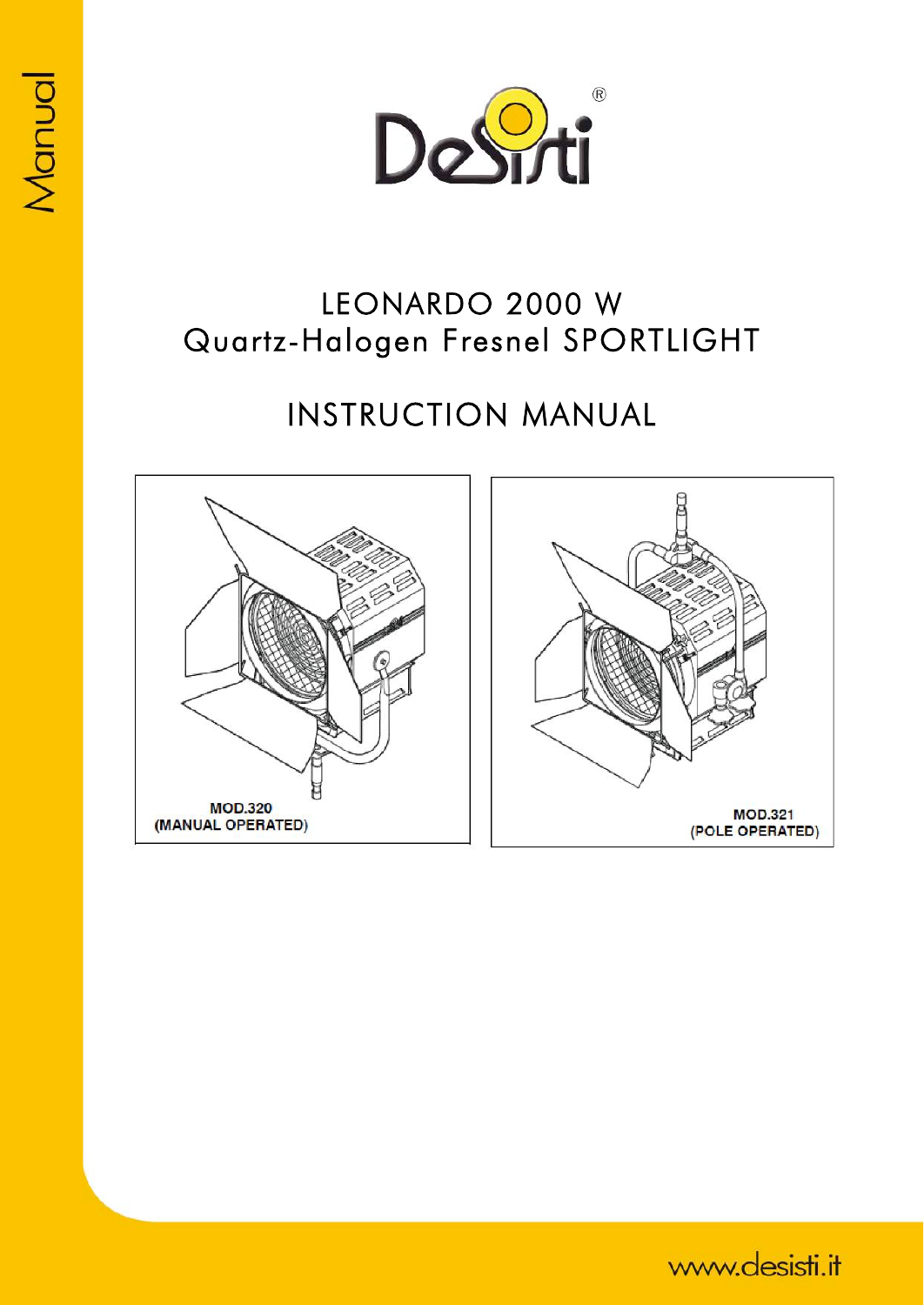

## 1. INTRODUCTION

Congratulations on your purchase of Leonardo 2 kW lighting fixture from De Sisti. Our commitment to total customer satisfaction and our consolidated experience and leadership in design innovation and manufacturing of lighting products for the professional entertainment industry menas you can depend upon the quality of this product.

The Leonardo 2kW is a compact, highly efficient Fresnel lens spotlight using tungsten-quartz halogen filament lamps having G38 socket, L.C.L. of 127 mm. and max. 2kW power.

NOTE: Also available, on special request, a version using tungsten-quartz-halogen filament lamps having GY16 socket, L.C.L. of 70 mm. and max. 2 kW power. And also a version using tungsten-quartz halogen twin filament lamp having

## **BARNDOOR**<br>
BOCKET HEAD SCREW M6x30<br>
GROVER WASHER 06<br>
GROVER WASHER 06<br>
MASHER 06<br>
M.O. STIRRUP ASSEMBLY<br>
SPACER<br>
PIVOTED BRACKET<br>
CLICH<br>
COVER<br>
COCKER<br>
SCREW M4x10<br>
WASHER 04<br>
NORSER M4x10<br>
WASHER 04<br>
NASHER PIN<br>
SCREW M  $\frac{2}{3}$  $4567$ HINGE SIDE  $\frac{8}{9}$ <br>10<br>11 IE  $12$ <br> $13$ <br> $14$ <br> $15$ <br> $17$ <br> $17$ CATCH SIDE A MOD.301 (POLE OPERATED) **BARNDOOR BARNDOOR**<br>COLOUR FRAME<br>"T" HANDLE M6x20<br>M.O. STIRRUP ASSEMBLY<br>BOLT M6x20<br>GROWER Ø8<br>SPACER<br>SWITCH BRACKET<br>RWITCH 23456789 B HINGE SIDE ΙBΙ  $\frac{10}{11}$ SWITCH A A CATCH SIDE MOD.300 (MANUAL OPERATED)

## 2. YOKE AND ACCESSORIES ASSEMBLY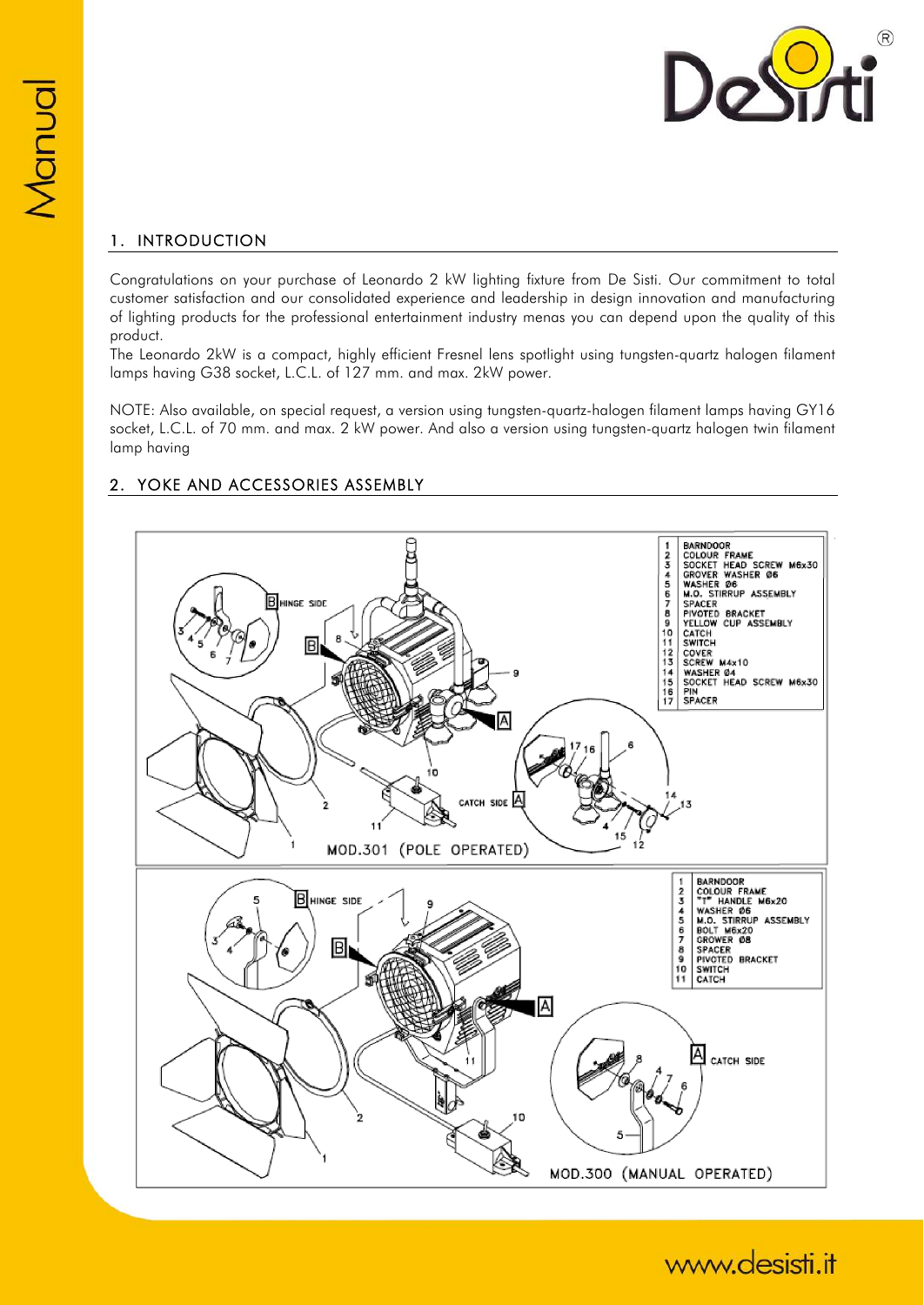

#### 3. SAFETY INSTRUCTIONS

#### $\supset$  - Professional use: this luminaire has been designed for professional use and must be operated by qualified personnel only. Not for residential use.

- Grounding: WARNING: This luminaire must be grounded

#### $\supset$  - Electrical connections: IMPORTANT: the cores in this mains lead are colored in accordance with the following code:

|         | <b>EUROPE</b>  | AMERICA                  |
|---------|----------------|--------------------------|
| Ground  | Green & yellow | 'Green or green & yellow |
| Neutral | Blue           | White                    |
| Live    | Brown          | Black                    |

In case the colors of the cores do not correspond to the colors of the connection points on your plug, please proceed as follows:

- the green or green and yellow core must be connected to the connection point marked with the letter E or with the symbol  $\left(\bigoplus\right)$  or colored on green or in green-yellow

- the blue (or white) core must be connected to the connection point marked with the letter N or colored in black - the brown (or black) core must be connected to the connection point marked with the letter L or colored in red

#### Working conditions

| <b>Working Position</b>                        | Lighting fixture: Max. Tilting $\pm$ 90° from horizontal | Lamp: S90           |                     |                     |  |
|------------------------------------------------|----------------------------------------------------------|---------------------|---------------------|---------------------|--|
| Ambient Temperature, t <sub>a</sub>            | $+45^{\circ}$ C Max.                                     |                     |                     |                     |  |
| Minimum distances from<br>inflammable surfaces | Top                                                      | <b>Back</b>         | Sides               | Front               |  |
|                                                | 0.3 m.                                                   | $0.2 \; \text{m}$ . | $0.2 \; \text{m}$ . | $2,5 \, \text{m}$ . |  |

The luminaire should never be OPERATED close to inflammable materials. The ones indicated in the above table are the minimum distances recommended. Other requirements for safe use are:

- A. Do not cover the apertures of the luminaire housing. They are essential for correct ventilation.
- B. Use only original accessories and spares from De Sisti Lighting.
- C. Before hanging the luminaire ensure that the suspension point (or the stand) is properly rated to accept the luminaire weight.
- D. In case of pole operated use, fit only a P.O. stirrup from De Sisti Lighting.
- E. A suitable secondary safety suspension device (safety cable, chain or equivalent) must be fitted between the suspension point and the eyelet at the front of the body .

#### WARNING : DO NOT MOUNT THE LUMINAIRE ON A NORMALLY FLAMMABLE SURFACE .

#### 4. INSTALLATION INSTRUCTIONS

Before connecting the luminaire to the electrical mains ensure that:

- A. Earth line is present on the power socket.
- B. The mains voltage is within the rated range of the luminaire (see technical data on the rating label)
- C. The lamp fitted:
- is among the usable lamps (see point 6 or check with your De Sisti dealer)
- has the same nominal voltageas the mains supply
- has a nominal voltage not higher than maximum power of the luminaire

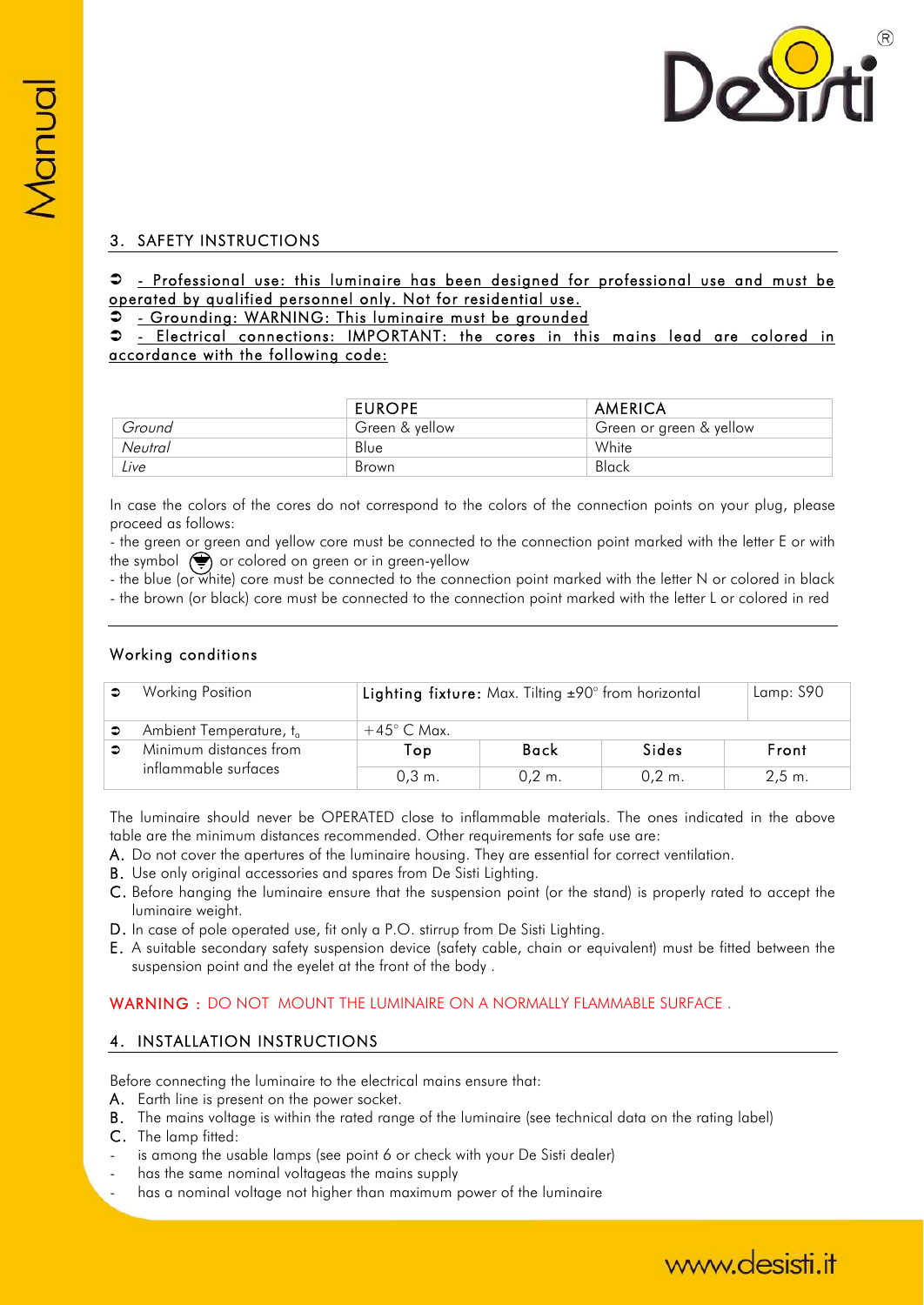- Manual
	- D. The front safety shields against the lamp explosion are present and in a good condition They consist of Fresnel lens plus wire guard. The Fresnel lens is made by borosilicate untoughened glass  $D = 250$  mm, thickness = 7 mm, typ (4 min), compliant to DIN 15560. The wire guard is a mesh 25 mm. x 25 mm. (or smaller), wire  $D = 0.8$  mm. typ, made by nickel coated steel.

#### WARNING: SHIELDS, LENSES SAFETY OR DICHROIC GLASSES SHALL BE CHANGED IF THEY HAVE BECOME VISIBLY DAMAGED TO SUCH AN EXTENT THAT THEIR EFFECTIVENESS IS IMPAIRED, FOR EXAMPLE BY CRACKS OR DEEP SCRATCHES. THE LUMINAIRE SHALL ONLY BE USED COMPLETE WITH ITS PROTECTIVE SHIELD

### 5. LAMP INSTALLATION AND REPLACEMENT

The following procedure should be adopted:

- A. Ensure the luminaire is electrically isolated from the power supply
- B. Wait least 5 minutes from switching off to avoid risk of injury from possible lamp explosion. Then open lens door WARNING: after the above mentioned time the lamp may still be very hot, use proper thermal protection (Eg. Gloves)
- C. Check that the new lamp is of the correct type (see item 4 C)
- D. Replace the lamp taking good note of the following:
- do not touch the bulb with bare-hands; oil and grease can contaminate the bulb surface and than reduce the performance and the lamp life
- the plastic cover which protects the lamp should not be removed until after fitting
- Should the bulb become dirty due to hand contact or for any other reaon, it can be cleaned with a cloth moistened with alcohol
	- E. Ensure that the lens door is securely closed

WARNING: THE LAMP MUST BE REPLACED IF IT HAS BECOME DAMAGED OR DEFORMED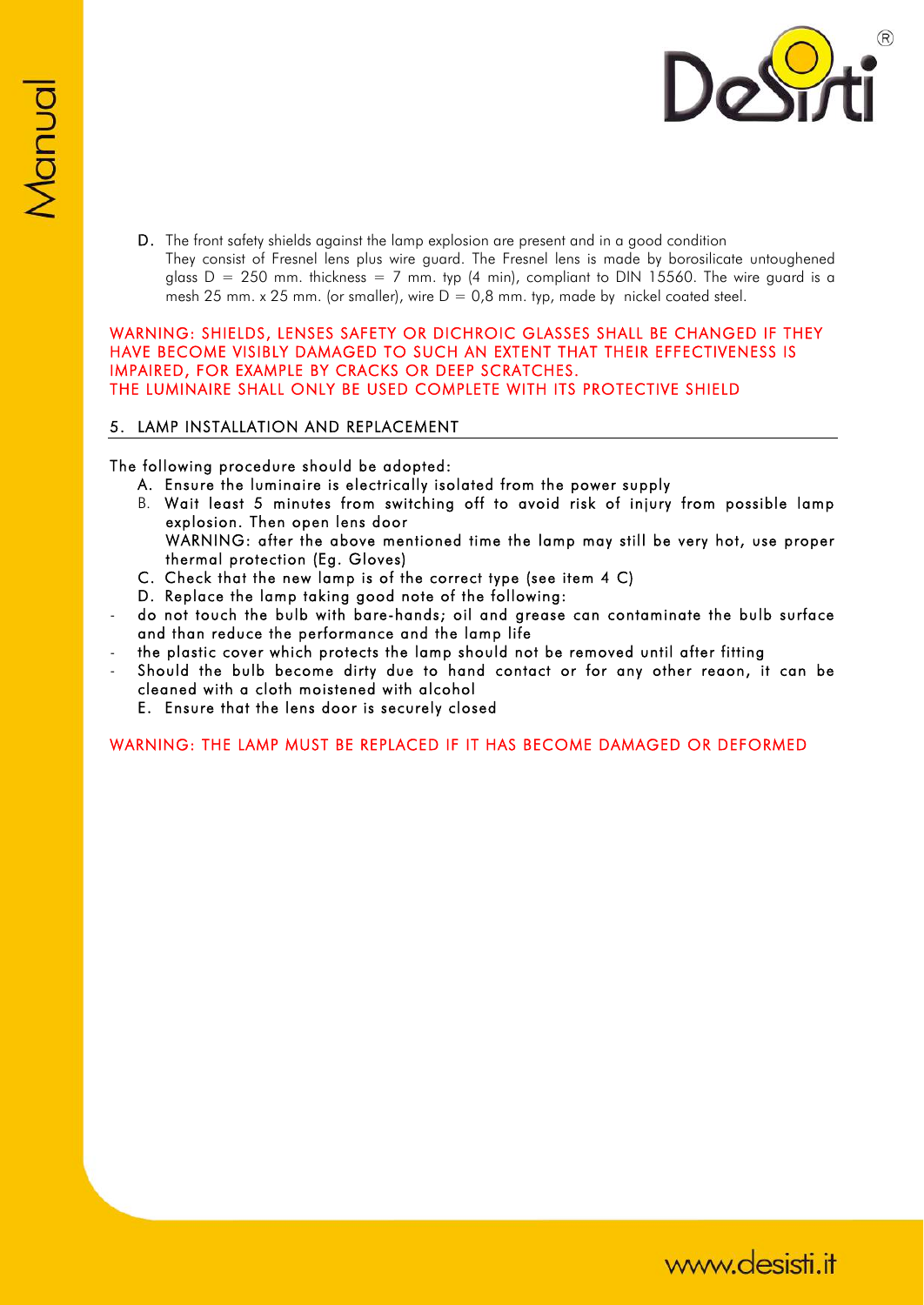## 6. CHARACTERISTICS AND PERFORMANCE DATA

Manual

| <b>DESCRIPTION</b>               | <b>VALUE</b>                         |                   |                    |              |
|----------------------------------|--------------------------------------|-------------------|--------------------|--------------|
| - Amperage                       | Europe - 230V                        | America 120 V     |                    |              |
|                                  | 16,3 A (3750 W)                      | 16,7 A (2000 W)   |                    |              |
|                                  | 10,9 A (2500 W)                      |                   |                    |              |
| - Power Supply                   | Europe                               | America           |                    |              |
|                                  | 230 V - 0-60 Hz                      | 120 V / 0-60 Hz   |                    |              |
| - Switch on line                 | M.O.                                 | P.O.              |                    | STUDIO MO/PO |
|                                  | Toggle:                              | Rotary 25A        |                    | No switch    |
|                                  | 10A/230V                             |                   |                    |              |
|                                  | 20A/120V                             |                   |                    |              |
| Lamp Holder                      | <b>Standard Version</b>              | Special Version   |                    |              |
|                                  | G38 Lever Type                       | GY16 Spring Type  |                    |              |
|                                  |                                      | GX38q Lever Type  |                    |              |
|                                  | Europe                               | America           |                    |              |
| Power Cable                      | $3 \times 1,5 \text{ mm}^2$ –        | $3 \times 14$ Awg |                    |              |
|                                  | 150°C                                | Tyoe SO 90° C     |                    |              |
|                                  | HO7RN-F 90°C                         |                   |                    |              |
| <b>Protection Class</b>          | Class 1 - ground connection required |                   |                    |              |
| Protection Type                  | <b>IP 22</b>                         |                   |                    |              |
| Max. housing surface temeprature | 220°C                                |                   |                    |              |
| Weight of fixture                | P.O<br>M.O.                          |                   |                    |              |
|                                  | $12$ kg.                             |                   | 13,3 Kg            |              |
| Weight of barndoor               | 4 leaf                               |                   | 8 leaf             |              |
| $1,4$ kg.                        |                                      |                   | 1,65 kg            |              |
| Size of barndoor ring            | Seat diameter                        |                   | Accessory diameter |              |
|                                  | 314 mm                               |                   | 313 mm $(7'' '2)$  |              |
| Weight of color frame            |                                      | 0,28 Kg.          |                    |              |
| Size of scrims & color frame     | Seat diameter<br>Accessory diameter  |                   |                    |              |
|                                  | 306 mm<br>305 mm $(7'' '4)$          |                   |                    |              |
| Lens diameter                    | 250 mm                               |                   |                    |              |

| USABLE LAMPS                    | 230 V         |                  | 120 V         |                          |
|---------------------------------|---------------|------------------|---------------|--------------------------|
|                                 |               |                  |               |                          |
| base-watt-filament              | <b>ANSI</b>   | LIF              | <b>ANSI</b>   | LIF                      |
| G38 - 1000 W - MP               | Not Available |                  | <b>CYV</b>    | $\overline{\phantom{a}}$ |
| $G38 - 1500 W - MP$             | Not Available |                  | CXZ           |                          |
| $G38 - 2000 W - MP$             | <b>FKK</b>    | CP <sub>41</sub> | CYZ           |                          |
| $G38 - 2000 W - BP$             |               | CP 73            | Not Available |                          |
| G38 - 2500 W - BP (only PO $\&$ |               | CP 94            | Not Available |                          |
| Studio Versions)                |               |                  |               |                          |
| $GX38q - 1250 + 650 W - Twin$   |               | CP 105           | Not Available |                          |
| $GX38q - 1250 + 2500$ Twin      |               | CP 30            | Not Available |                          |
| GX38q 1250+2500 Twin            |               | CP 58            | Not Available |                          |
| GY 16 - 2000 - MP               | <b>FTM</b>    | CP 43            | Not Available |                          |
| $GY 16 - 2000 - BP$             |               | CP 79            | Not Available |                          |

\* GX 38q and GY 16 only on special versions